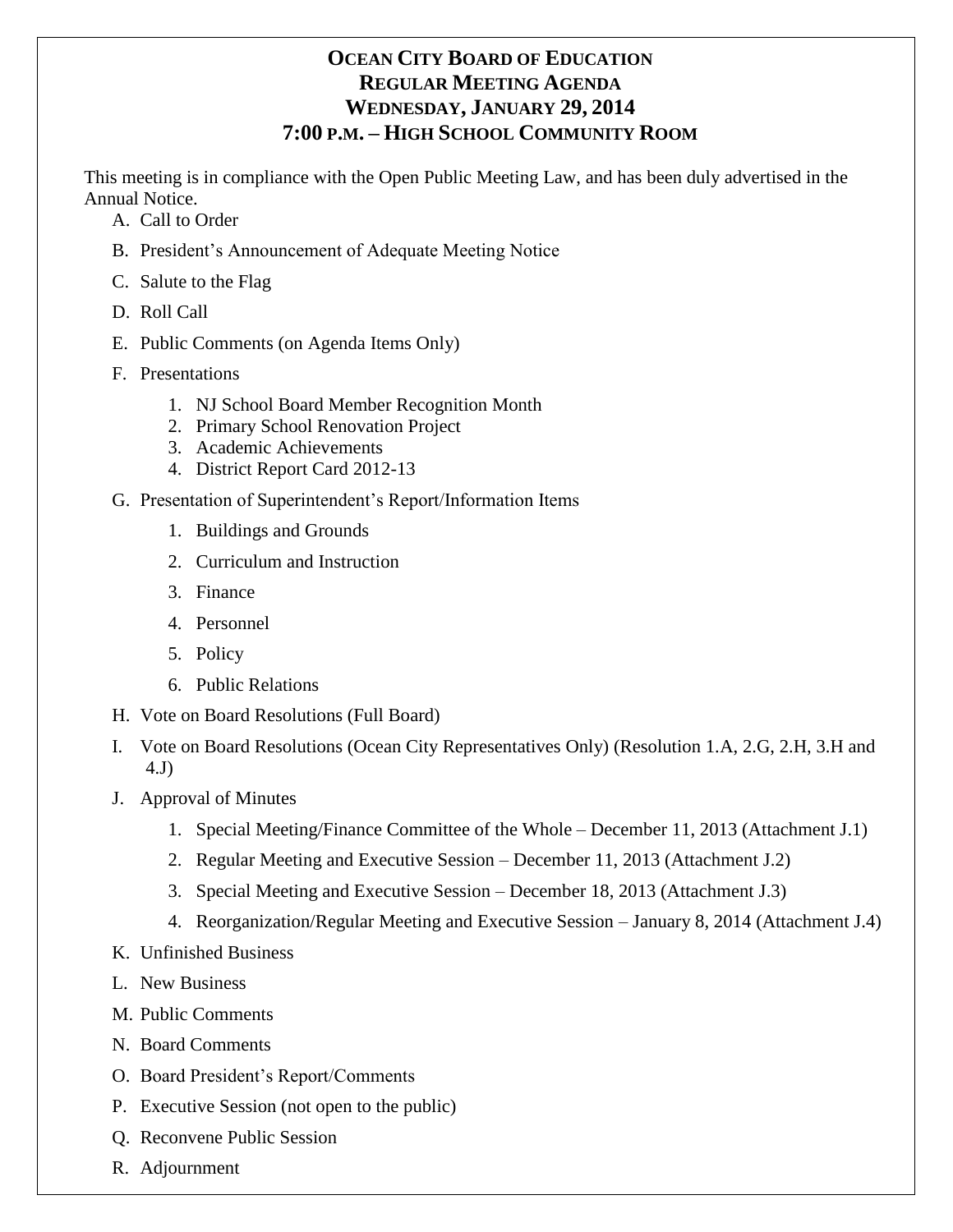#### **OFFICE OF THE**

#### **SUPERINTENDENT OF SCHOOLS**

**TO:** Ocean City Board of Education

### **FROM: Dr. Kathleen Taylor, Superintendent of Schools**

**RE:** January 29, 2014 Regular Board Meeting

**MOTION:** Based on the recommendation of the Superintendent of Schools, the following resolutions are presented for formal approval by the Board of Education.

#### **1. Buildings and Grounds**

### A. Use of Facilities **(Ocean City Representatives Only)**

The Board approves the following requests for the use of the High School, Intermediate School and Primary School:

#### High School

| Requested By: | Ocean City PTA                                                         |
|---------------|------------------------------------------------------------------------|
| Use:          | <b>Spring Carnival</b>                                                 |
| Date/Times:   | March 14, 2014 (Fri), 1:30PM-4:00PM, set up                            |
|               | March 15, 2014 (Sat), 10:00AM-1:00PM                                   |
| Rooms:        | Observatory, Wrestling Room, Main Gym, Aux. Gym, Cafeteria and Kitchen |
| Fee:          | No charge                                                              |

### Intermediate School

| Requested By: | City of Ocean City Recreation Department |
|---------------|------------------------------------------|
| Use:          | <b>Baseball Registration</b>             |
| Date/Times:   | February 13, 2014 (Thurs), 6:00PM-8:00PM |
| Rooms:        | Hallway                                  |
| Fee:          | No charge                                |

#### Primary School

| Requested By: | City of Ocean City Recreation Department |
|---------------|------------------------------------------|
| Use:          | <b>Baseball Registration</b>             |
| Date/Times:   | February 11, 2014 (Tues), 6:00PM-8:00PM  |
| Rooms:        | Hallway                                  |
| Fee:          | No charge                                |
| Requested By: | <b>National MS Society</b>               |
| Use:          | <b>Bike MS Fundraiser</b>                |
| Date/Times:   | May 18, 2014 (Sun), 8:00AM-2:00PM        |
| Rooms:        | Cafeteria and Kitchen                    |
|               |                                          |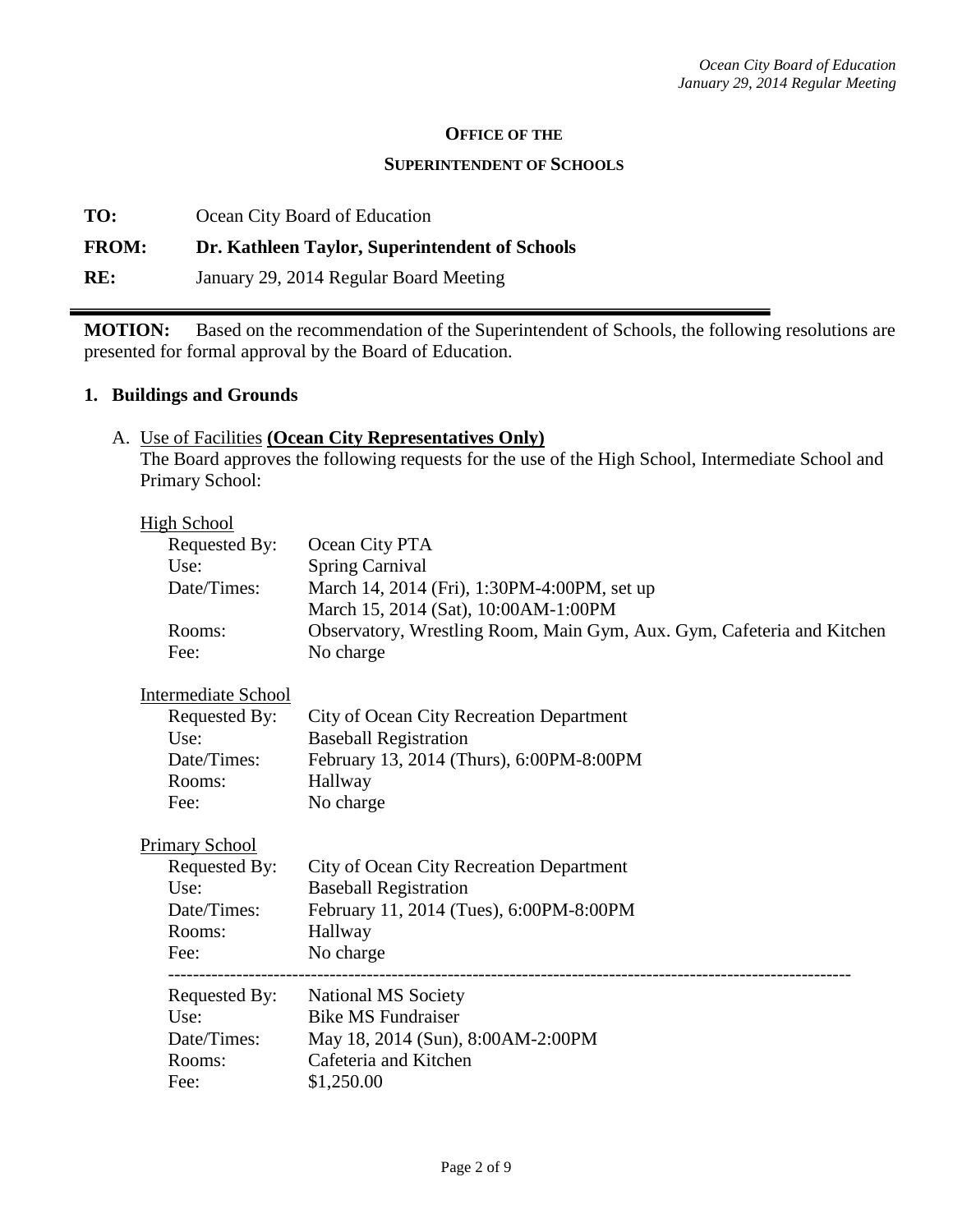| <b>Informational Items</b>                       |                   |
|--------------------------------------------------|-------------------|
| <b>Fire Drills</b>                               |                   |
| Ocean City High School                           | December 17, 2013 |
| Ocean City Intermediate School December 5, 2013  |                   |
| Ocean City Primary School                        | December 16, 2013 |
|                                                  |                   |
| <b>Security Drills</b>                           |                   |
| Ocean City High School                           | December 11, 2013 |
| Ocean City Intermediate School December 11, 2013 |                   |
| Ocean City Primary School                        | December 11, 2013 |
|                                                  |                   |

- Discussion
- Buildings and Grounds Committee Report Mr. Oves, Chairperson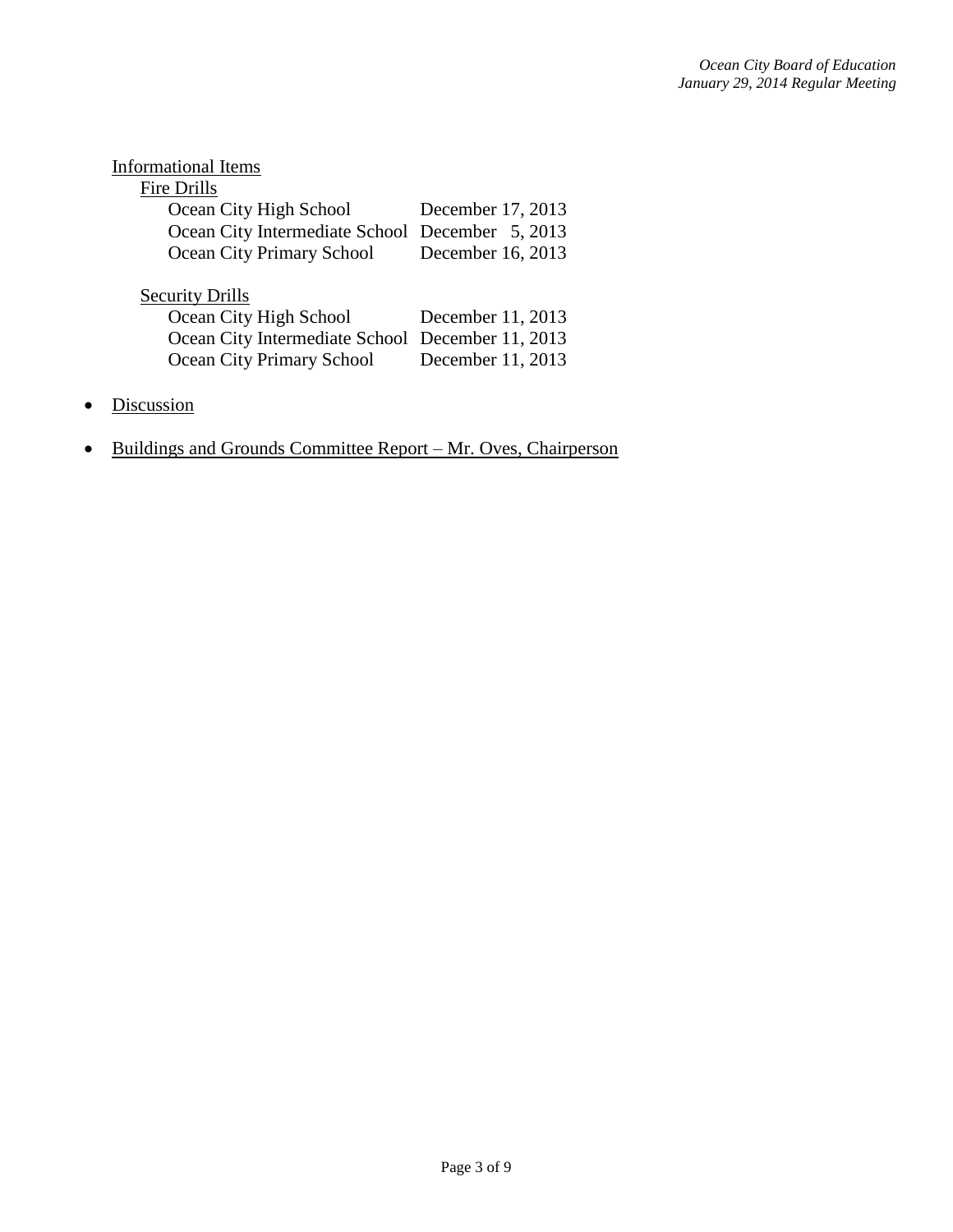# **2. Curriculum and Instruction**

#### A. Out of District Placement

The Board approves the following out-of-district placement for the 2013-14 school year:

|                 | Number                        | School   | Tuition  |
|-----------------|-------------------------------|----------|----------|
| Placement       | of Students                   | District | Cost     |
| Delaware Valley | $1+1:1$ aide for LA & Math UT |          | \$38,400 |
| Friends School  |                               |          |          |

B. High School Field Trip Request (Attachment #2.B) The Board approves the attached High School Field Trip list.

C. Revised School Calendar (Attachment #2.C)

The Board approves the revisions to the 2013-14 school year calendar to change March 17, 2014 from School Closed for all students/Staff In-Service to Schools open for all students and staff. The March 17, 2014 Staff In-Service is changed to June 20, 2014. Additionally, the last day of school for staff is changed from June 19, 2014 to June 20, 2014. These revisions reflect the schools being closed on January 22, 2014 due to inclement weather.

D. Harassment, Intimidation and Bullying-Investigations, Trainings and Programs (HIB-ITP) (Attachment #2.D) The Board acknowledges the submission of the attached HIB-ITP Report occurring from

July 1, 2013 – December 31, 2013 to the New Jersey Department of Education.

- E. Electronic Violence and Vandalism Reporting System (EVVRS) (Attachment #2.E) The Board acknowledges the submission of the attached EVVRS incidents occurring from September 1, 2013 – December 31, 2013 (Report Period 1) to the New Jersey Department of Education.
- F. Research Project by Staff Member The Board approves a High School graduate program research project that will involve students as part of the research. This request is being made in accordance with Board Policy #3245, Research Project by Staff Members. The project will be conducted to develop a reporting mechanism based on the Math SAT standards (a standards-based report).
- G. AtlantiCare Mini-Grant Program **(Ocean City Representatives Only)**  The Board authorizes the Intermediate School's submission of an AtlantiCare 2013-14 Healthy Schools Mini-Grant Application.
- H. NRG Creatively Green Awards Mini-Grant Program **(Ocean City Representatives Only)**  The Board authorizes the Intermediate School's submission of a NRG Energy, Inc. and Young Audiences New Jersey & Eastern Pennsylvania (YA) Creatively Green Family Arts Festival Mini-Grant Application.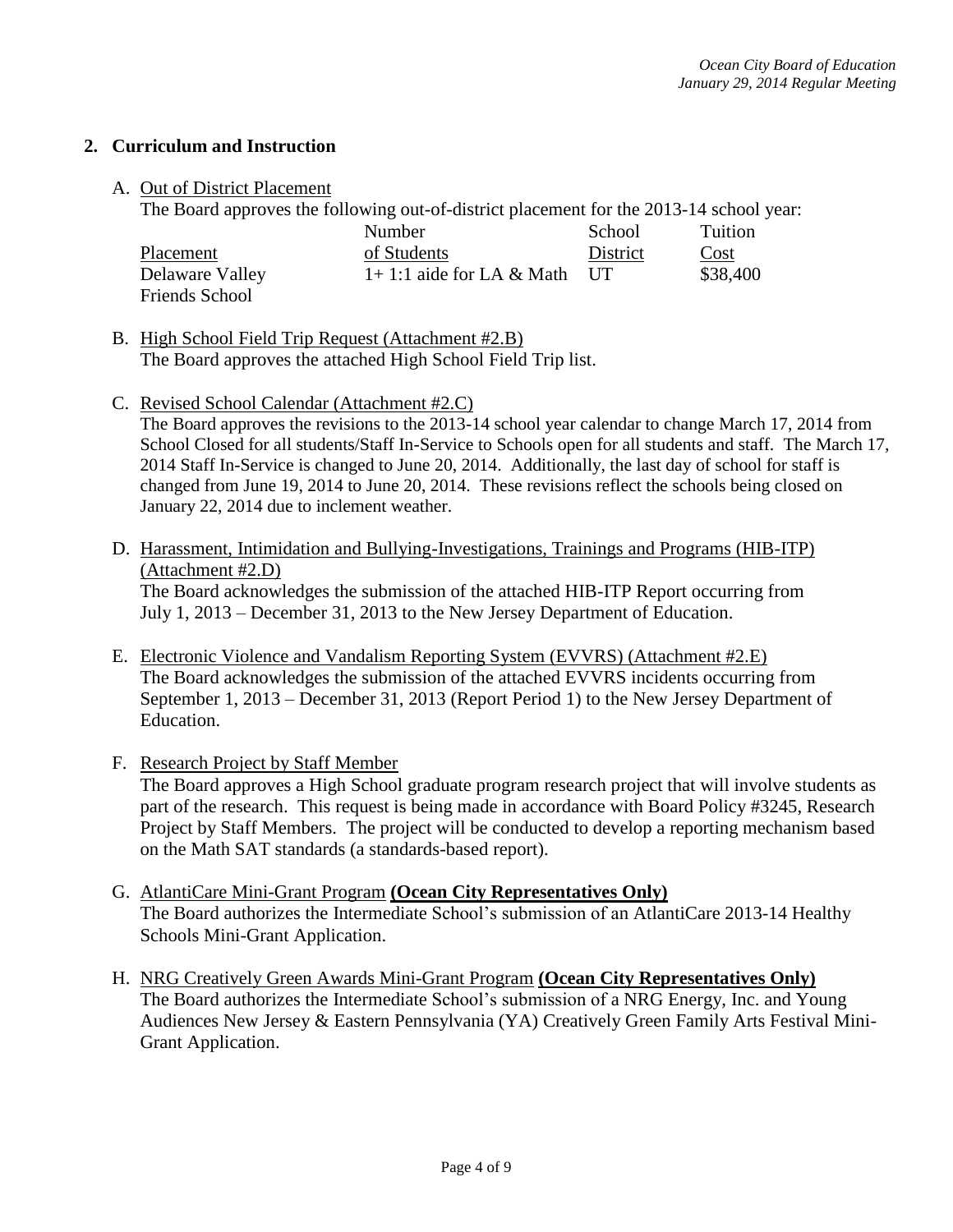### Informational Item (Attachments)

Out-of-School Suspension Reports for December 2013. Harassment, Intimidation and Bullying investigation report.

- Discussion
- Curriculum and Student Affairs Committee Report Mr. Bauer, Chairperson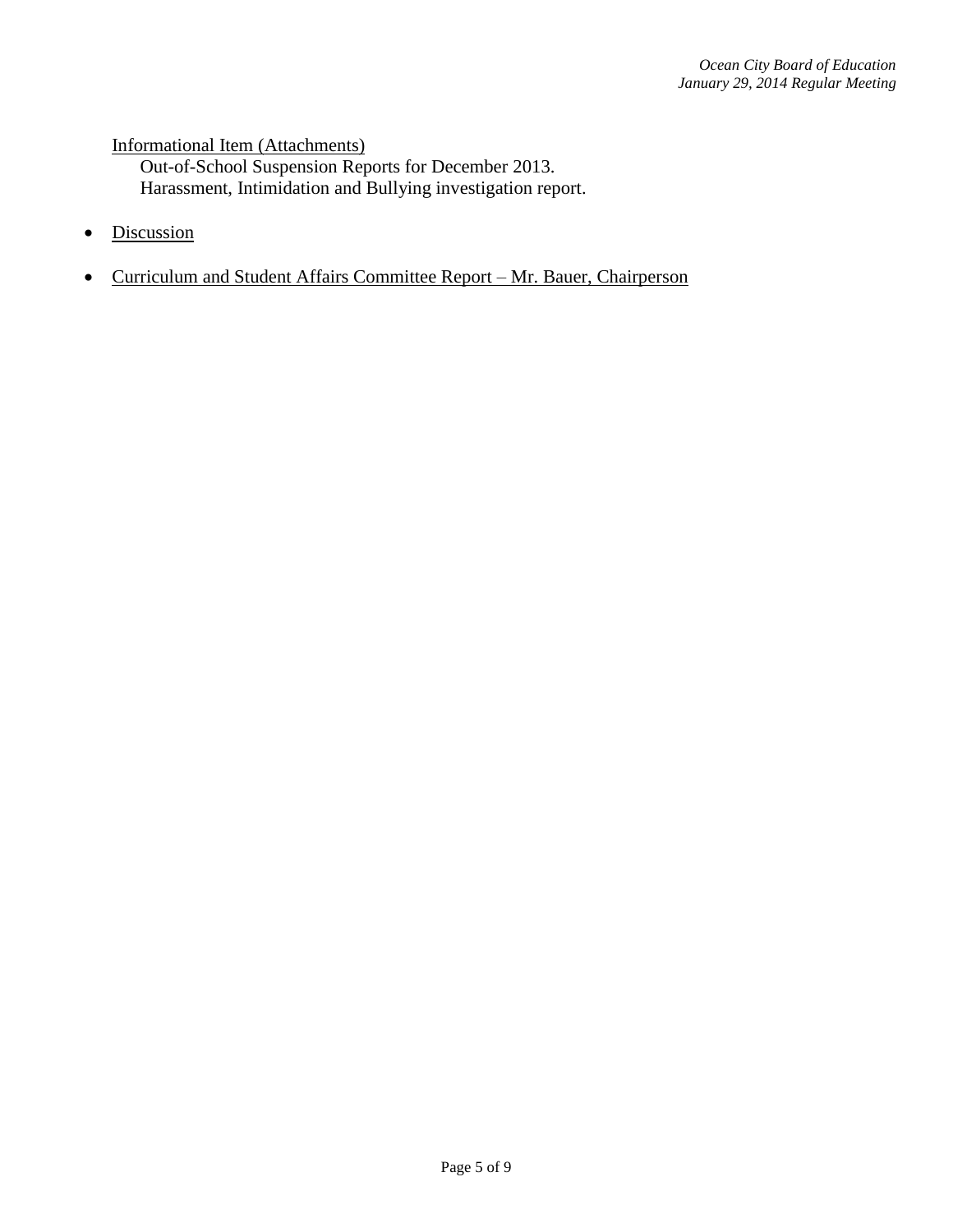# **3. Finance**

- A. Bill List (Attachment #3.A) The Board approves payment of bills for January 2014 in the amount of \$4,018,858.09.
- B. Secretary and Treasurer Reports (Attachment #3.B) The Board approves the Board Secretary's Monthly Financial Report and the Treasurer of School Funds' Reports for November 2013 and December 2013.
- C. Line Item Transfers (Attachment #3.C) The Board approves the revenue and appropriation transfers for November 2013 and December 2013. The Board also acknowledges receipt of the State of NJ mandated transfer reconciliation form for November 2013 and December 2013.
- D. Travel & Expense Reimbursement (Attachment #3.D) The Board approves the January 2014 list of Board of Education Members and School District Staff travel and related expense reimbursements.
- E. Food Service Report (Attachment #3.E) The Board accepts the Food Service Program Monthly Report for November 2013 and December 2013.
- F. Safety Grant

The Board accepts the Safety Grant Allotment of \$25,248.33 from the New Jersey Schools Insurance Group as well as submission of the CAIP Safety Grant Application.

G. Donation (Attachment #3.G)

The Board accepts a donation of track and field equipment from John Oberg to the Ocean City High School Track and Field teams. The value of the equipment is approximately \$19,100.

H. Resolution **(Ocean City Representatives Only)**

The Board accepts the State of New Jersey Department of Education Preliminary Eligible Cost (PEC)/Grant Approval Determination of a school facilities project for a Regular Operating District (ROD) seeking a grant pursuant to the Educational Facilities Construction and Financing Act, P.L. 2000, c.72, and authorizes utilization of state funding as a source for the following two projects:

### **State Project #3780-070-13-1003-G04 Primary School Renovations**

The total approved Preliminary Eligible Costs (PEC) is \$5,885,198 The state share (40% of PEC) will be: \$2,354,079 The District share (60% of PEC) will be: \$3,531,119

# **State Project #3780-070-14-1004-G04 Primary School ExteriorDoors**

The total approved Preliminary Eligible Costs (PEC) is \$113,000 The state share (40% of PEC) will be: \$45,200 The District share (60% of PEC) will be: \$67,800

Discussion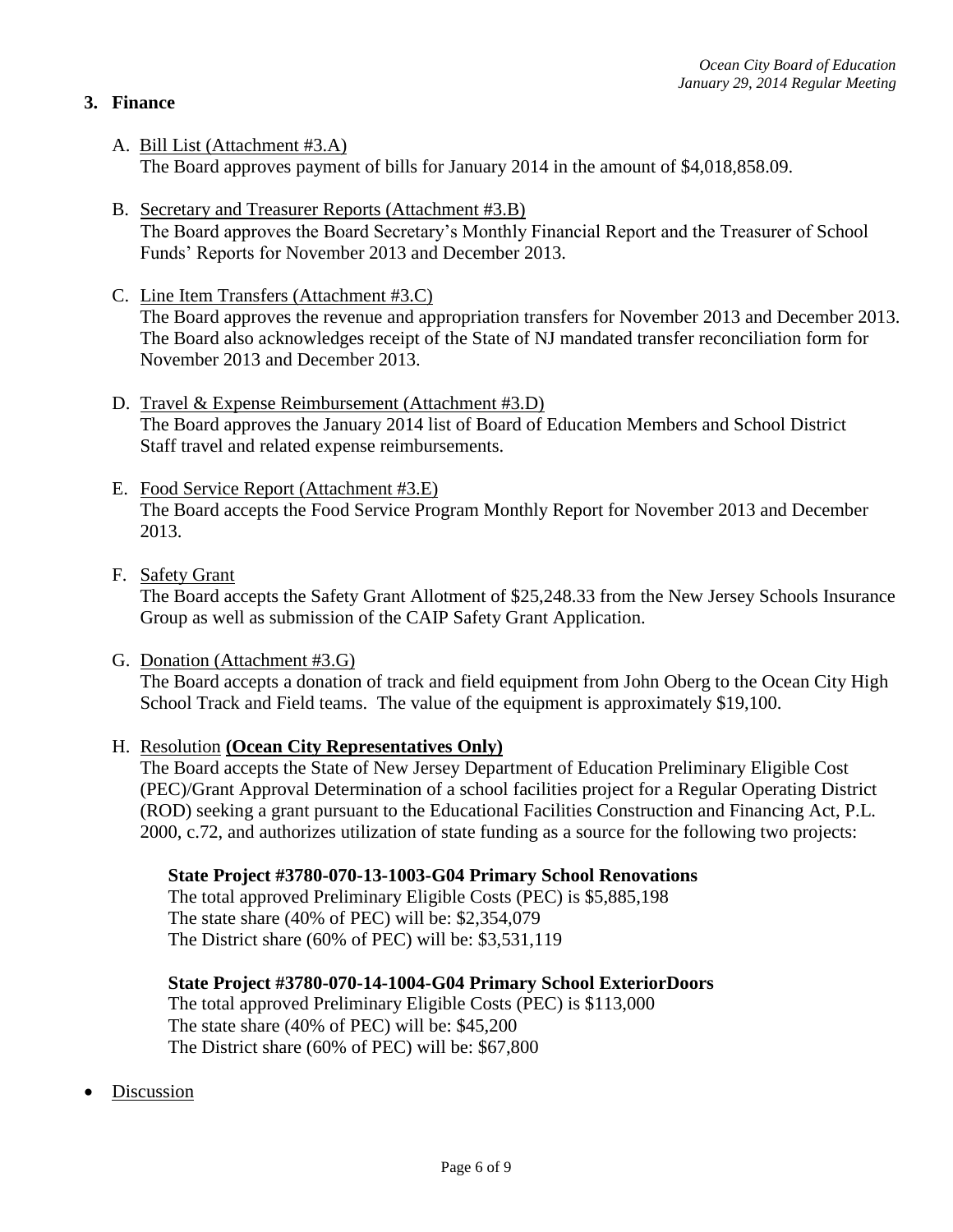# **4. Personnel**

- A. Substitutes (Attachment #4.A) roll call vote The Board approves the attached, criminal history approved/HIB trained substitutes, for the 2013-14 school year.
- B. High School Coaches and Stipends\* (Attachment #4.B) roll call vote The Board approves the attached High School coaches and stipends for the 2013-14 school year.
- C. Co-Curricular Sponsor Resignation roll call vote The Board accepts the resignation of Gregory Wheeldon, assistant drama co-curricular sponsor for the 2014 spring play.
- D. Statement of Assurance (Attachment #4.D) roll call vote The Board approves the attached Statement of Assurance listing the paraprofessional staff and their titles for the 2013-14 school year.
- E. Certificated Staff Retirement roll call vote The Board accepts with deep regret the retirement of Phyllis Turner, High School Special Education Teacher, effective as of July 1, 2014.
- F. Support Staff Resignation roll call vote The Board accepts the resignation of Gertrude Dallett, High School Custodian, effective as of February 6, 2014.
- G. Revised Leave of Absence District Certificated Staff (Attachment #4.G) roll call vote The Board approves employee #3545, a revised paid leave of absence, effective  $\frac{1}{2}$  day January 13, 2014 through February 12, 2014 and a revised unpaid leave of absence, effective February 13, 2014 through February 26, 2014, returning to work on February 27, 2014.
- H. Revised Short Term Leave Replacement District Certificated Staff roll call vote The Board approves Risa Tiffany-Morey, revised short term leave replacement English as a Second Language Teacher, effective January 23, 2014 through February 26, 2014, at \$160 per day.
- I. Leave of Absence Certificated Staff (Attachment #4.I) roll call vote The Board approves employee #1373 a paid leave of absence, effective January 2, 2014 through February 7, 2014, returning to work on February 10, 2014.
- J. Leave of Absence Intermediate School Supportive Staff (Attachment #4.J) roll call vote **(Ocean City Representatives Only)**

The Board approves employee #1435, a paid leave of absence, effective December 18, 2013 through January 17, 2014, two ½ days for January 23 and January 24, 2014 and an unpaid FMLA leave of absence, effective ½ days from January 27, 2014 through February 7, 2014, returning full time on February 10, 2014.

\*pending negotiations

- Discussion
- Negotiations Committee Report Mr. Peter Madden, Chairperson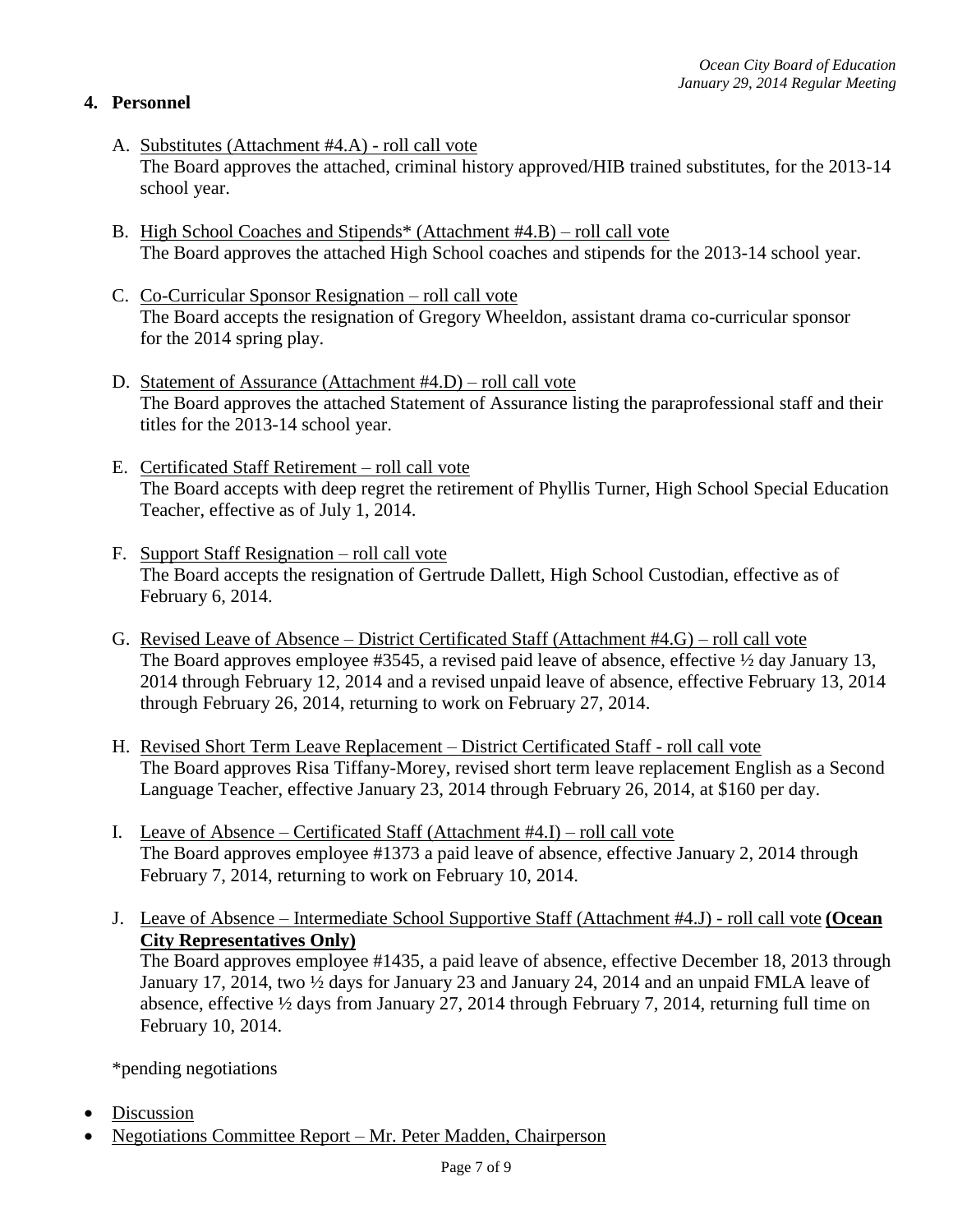# **5. Policy**

- A. Policies 1st Reading (Attachment #5.A) The Board approves the following replacements, additions and or deletions to the Board Policy and/or Regulation Manuals.
	- Revised Policies
		- 3142 Nonrenewal of Nontenured Teaching Staff Member
		- 7230 Gifts, Grants, and Donations
- Discussion
- Policy Committee Report Mrs. Jacqueline McAlister, Chairperson